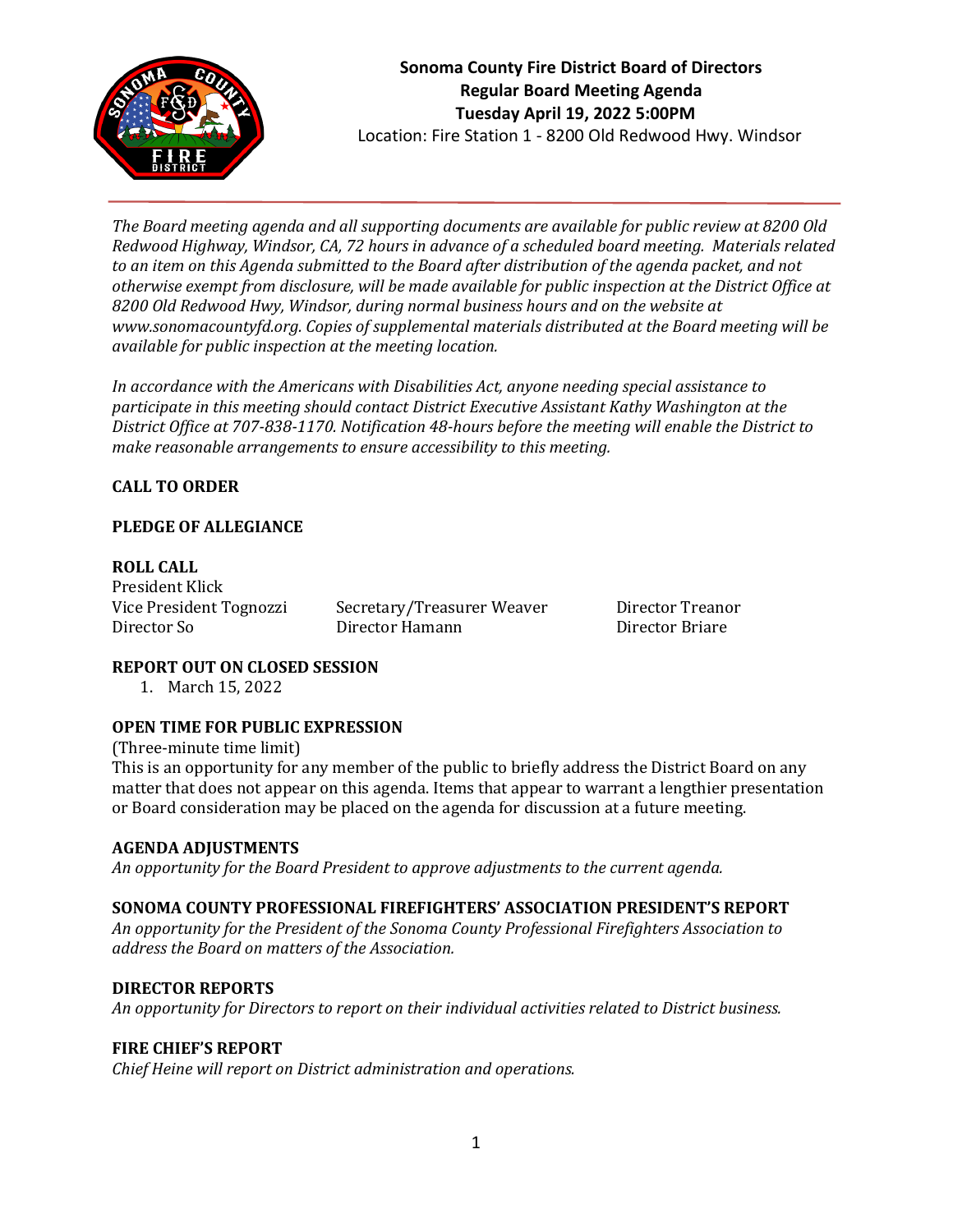

# **Sonoma County Fire District Board of Directors Regular Board Meeting Agenda Tuesday April 19, 2022 5:00PM**

Location: Fire Station 1 - 8200 Old Redwood Hwy. Windsor

## **CONSENT CALENDAR ITEMS**

*These items can be acted on in one consolidated motion or may be removed from the Consent Calendar and separately considered at the request of any Director.*

- 1. Approve the minutes from the March 15, 2022, Regular Board of Directors Meeting
- 2. Approve bills and payables for March 2022.

## **ACTION ITEMS**

- **1. CONSIDERATION OF APPROVAL OF VIDEOCONFERENCE IN COMPLIANCE WITH AB361** *The Board will consider approval of findings that there remains a State proclaimed COVID-19 health emergency and local officials continue to impose or recommend measures to promote social distancing.*
- **2. APPROVE SONOMA COUNTY FIRE DISTRICT AUDIT FOR JULY 1, 2020 THROUGH JUNE 30, 2021 AND RECEIVE FORESTVILLE FIRE PROTECTION DISTRICTS AUDIT FOR JULY 1, 2020 THROUGH JUNE 30, 2021**

*The Board will consider approving the Sonoma County Fire District audit for July 1, 2020 through June 30, 2021 and receive the Forestville Fire Protection Districts audit for July 1, 2020 through June 30, 2021.*

**3. RESOLUTION 2022-04 RESOLUTION OF THE BOARD OF DIRECTORS OF THE SONOMA COUNTY FIRE DISTRICT, COUNTY OF SONOMA, STATE OF CALIFORNIA, ORDERING AN ELECTION TO BE HELD AND REQUESTING CONSOLIDATION WITH THE NOVEMBER 8, 2022 GENERAL DISTRICT ELECTION**

*The Board will discuss the election timeline and consider adopting Resolution 2022-04, ordering an election to be held and requesting consolidation with the November 8, 2022 general District election. There will be three (3) elected office holders of this district whose terms will expire in 2022.*

# **4. STATION 1 HVAC EQUIPMENT REPLACEMENT**

*The Board will consider authorizing the Fire Chief to execute an agreement with North Bay Commercial Services, Inc. for a HVAC equipment replacement agreement not to exceed \$211,500.00.*

# **5. STATION 1 ALERTING SYSTEM**

*The Board will consider authorizing the Fire Chief to execute an agreement with Comtech Communications for a fire station alerting system agreement not to exceed \$115,000.00*

## **COMMITTEE REPORT**

- 1. Standing Committee: Finance Committee
- 2. Ad Hoc: Facilities

#### **FINANCIAL REPORTS**